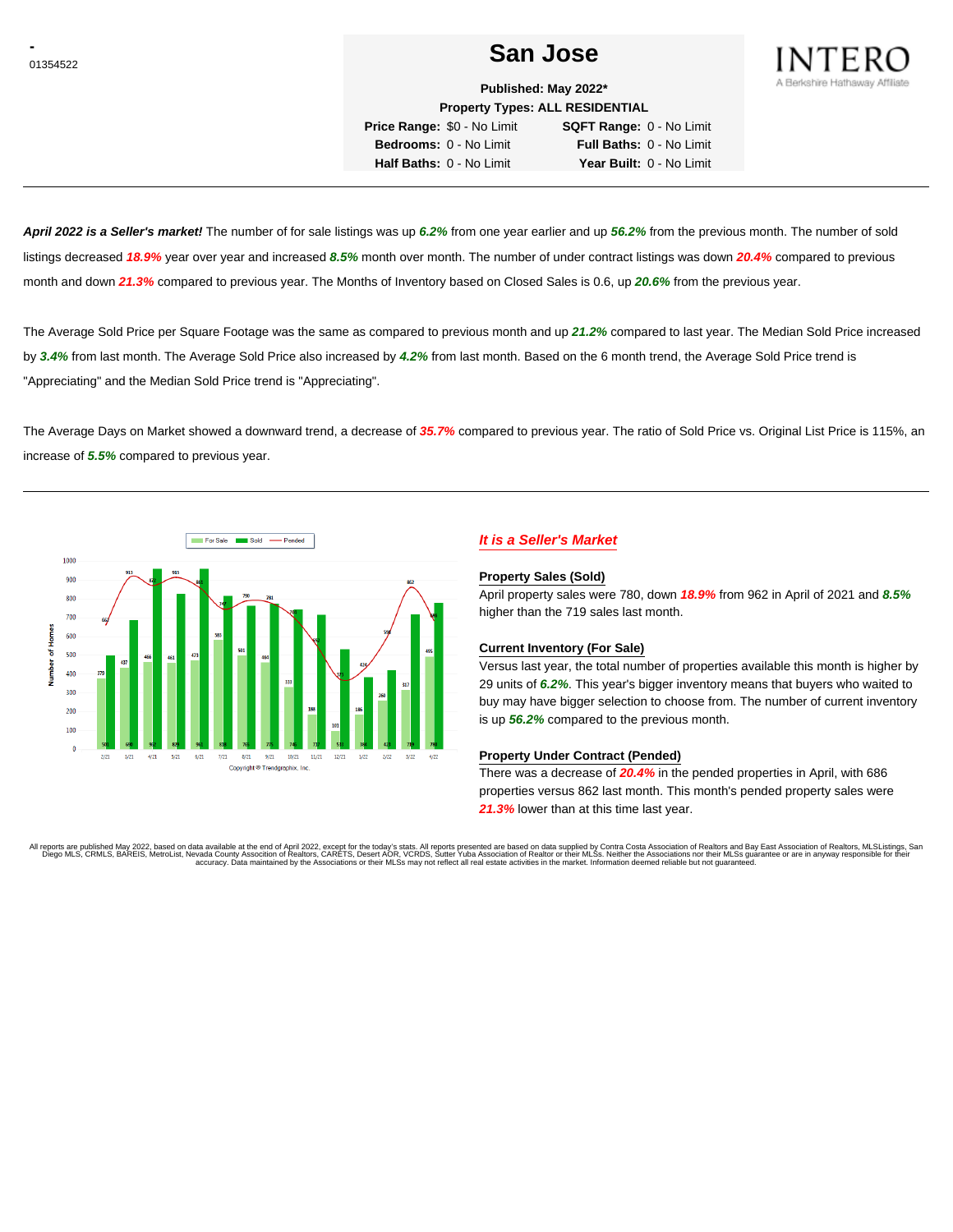# **CONSTRUCTER SAN JOSE**



**Published: May 2022\***

**Property Types: ALL RESIDENTIAL**

**Price Range:** \$0 - No Limit **SQFT Range:** 0 - No Limit

**Bedrooms:** 0 - No Limit **Full Baths:** 0 - No Limit **Half Baths:** 0 - No Limit **Year Built:** 0 - No Limit

## **The Average Sold Price per Square Footage is Appreciating\***

The Average Sold Price per Square Footage is a great indicator for the direction of property values. Since Median Sold Price and Average Sold Price can be impacted by the 'mix' of high or low end properties in the market, the Average Sold Price per Square Footage is a more normalized indicator on the direction of property values. The April 2022 Average Sold Price per Square Footage of \$953 was the same as last month and up **21.2%** from \$786 in April of last year.

\* Based on 6 month trend – Appreciating/Depreciating/Neutral





## **The Days on Market Shows Downward Trend\***

The average Days on Market (DOM) shows how many days the average property is on the market before it sells. An upward trend in DOM trends to indicate a move towards more of a Buyer's market, a downward trend indicates a move towards more of a Seller's market. The DOM for April 2022 was 9, down **10%** from 10 days last month and down **35.7%** from 14 days in April of last year.

#### **The Sold/Original List Price Ratio Remains Steady\*\***

The Sold Price vs. Original List Price reveals the average amount that sellers are agreeing to come down from their original list price. The lower the ratio is below 100% the more of a Buyer's market exists, a ratio at or above 100% indicates more of a Seller's market. This month Sold Price vs. Original List Price of 115% is down **1.7%** % from last month and up from **5.5%** % in April of last year.

\* Based on 6 month trend – Upward/Downward/Neutral

\*\* Based on 6 month trend - Rising/Falling/Remains Steady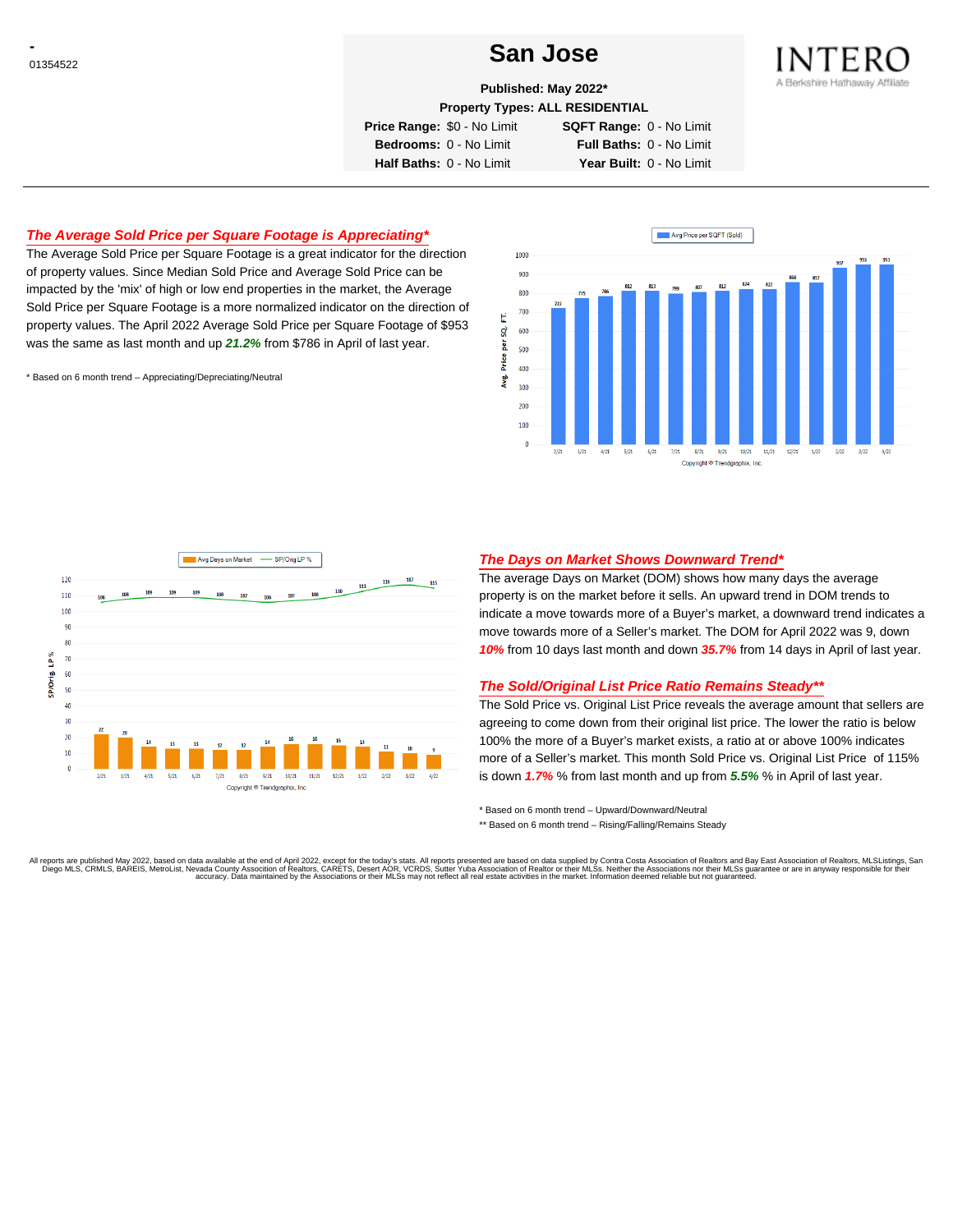# **CONSTRUCTER SAN JOSE**



#### **Published: May 2022\***

**Property Types: ALL RESIDENTIAL**

**Price Range:** \$0 - No Limit **SQFT Range:** 0 - No Limit

**Bedrooms:** 0 - No Limit **Full Baths:** 0 - No Limit **Half Baths:** 0 - No Limit **Year Built:** 0 - No Limit

# **The Average For Sale Price is Appreciating\***

The Average For Sale Price in April was \$1,559,000, up **29.4%** from \$1,205,000 in April of 2021 and up **2.5%** from \$1,521,000 last month.

# **The Average Sold Price is Appreciating\***

The Average Sold Price in April was \$1,596,000, up **23%** from \$1,298,000 in April of 2021 and up **4.2%** from \$1,531,000 last month.

## **The Median Sold Price is Appreciating\***

The Median Sold Price in April was \$1,500,000, up **24%** from \$1,210,000 in April of 2021 and up **3.4%** from \$1,450,000 last month.

\* Based on 6 month trend – Appreciating/Depreciating/Neutral





# **It is a Seller's Market\***

A comparatively lower Months of Inventory is more beneficial for sellers while a higher months of inventory is better for buyers.

\*Buyer's market: more than 6 months of inventory Seller's market: less than 3 months of inventory Neutral market: 3 – 6 months of inventory

#### **Months of Inventory based on Closed Sales**

The April 2022 Months of Inventory based on Closed Sales of 0.6 was increased by **20.6%** compared to last year and up **45.4%** compared to last month. April 2022 is Seller's market.

#### **Months of Inventory based on Pended Sales**

The April 2022 Months of Inventory based on Pended Sales of 0.7 was increased by **37.4%** compared to last year and up **81.6%** compared to last month. April 2022 is Seller's market.